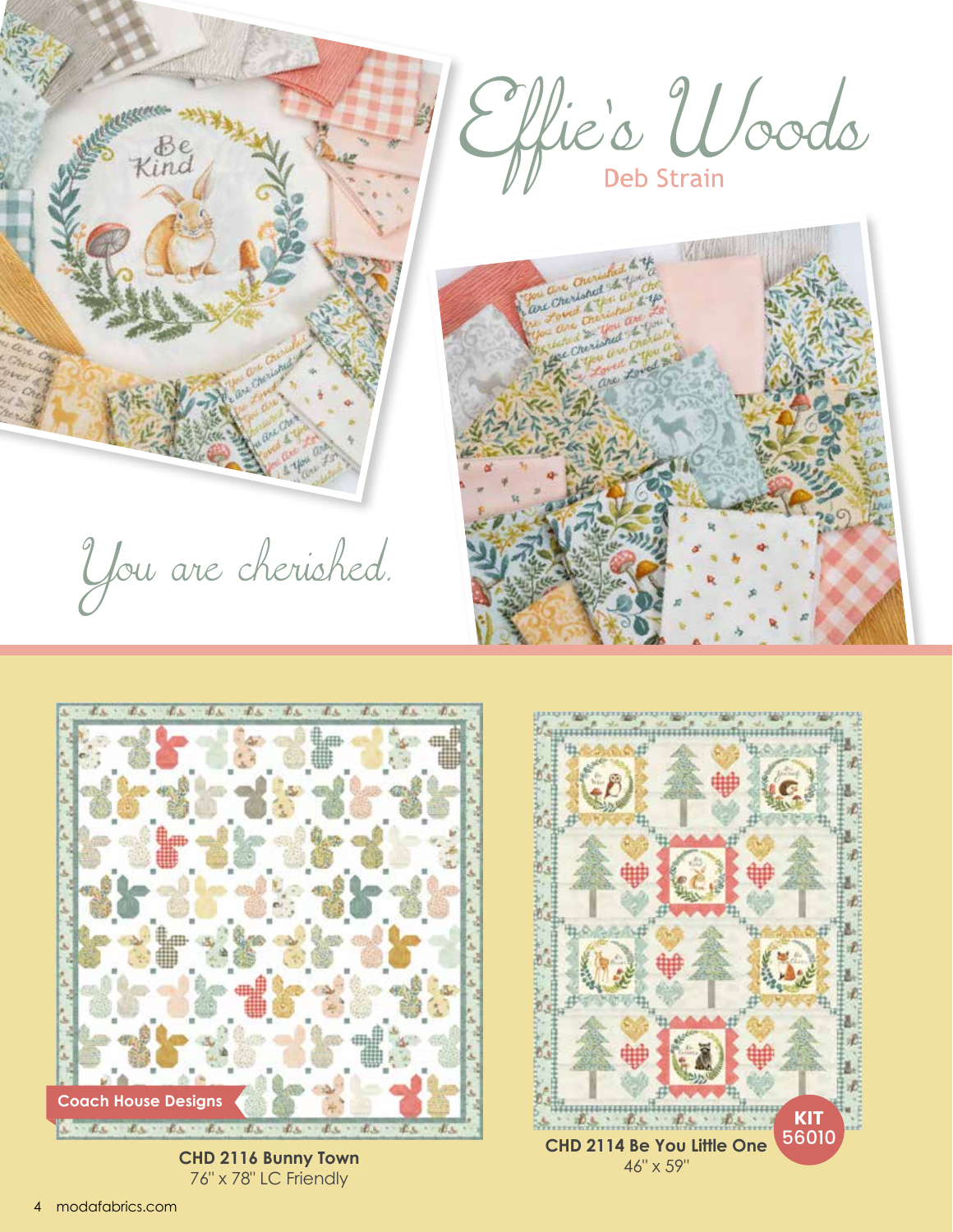When our first granddaughter, Effie, was born, her nursery theme was bunnies. Friendly, sweet bunnies. I painted a few watercolors for her room, and that inspired me to create this cozy collection.

Effie's Woods are filled with kind, clever, curious animals, as well as ferns, mushrooms, and berries. The colors are soft, and gender-neutral - and the watercolor feel of the artwork is perfect for a cherished little one. Creating a project with this woodland theme, Effie's Woods will tell the receiver that "You Are Loved."

- Deb

**OCTOBER DELIVERY**

da FABRICS + SUPPLIES



**CHD 2115 You Are Loved**  $51" \times 58"$ 



**QF 2107 Into The Woods** 42" x 53"

Cherio inhed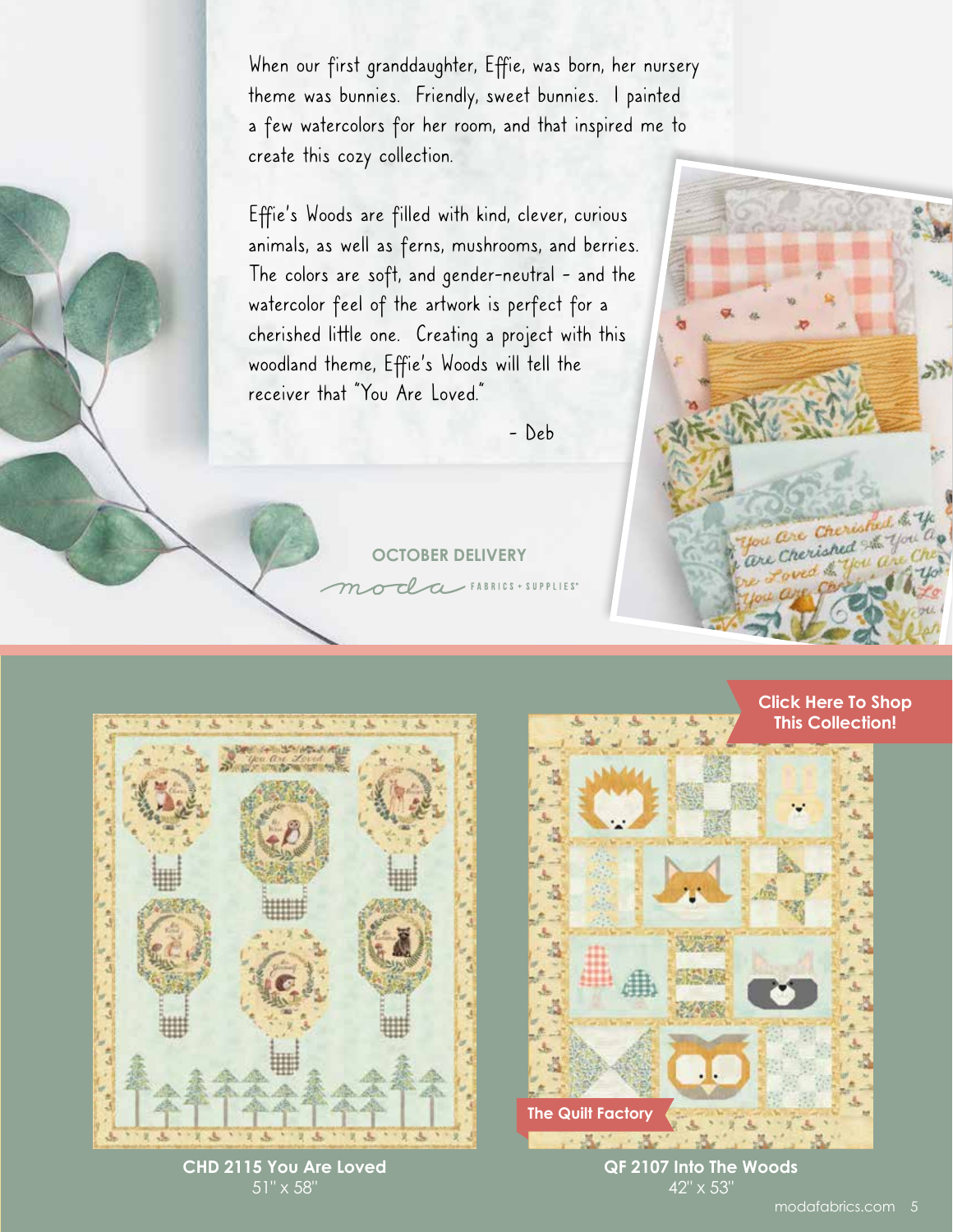Effic'o Woods Deb Strain



56010 11**\***

Panels measure 24" x 44". Each circle measures 8" x 8". 2.75" between blocks. Rectangular block measures 18.5" x 4". 2" between rectangle blocks and circles. 56010 12







6 modafabrics.com Blocks enlarged to show more detail.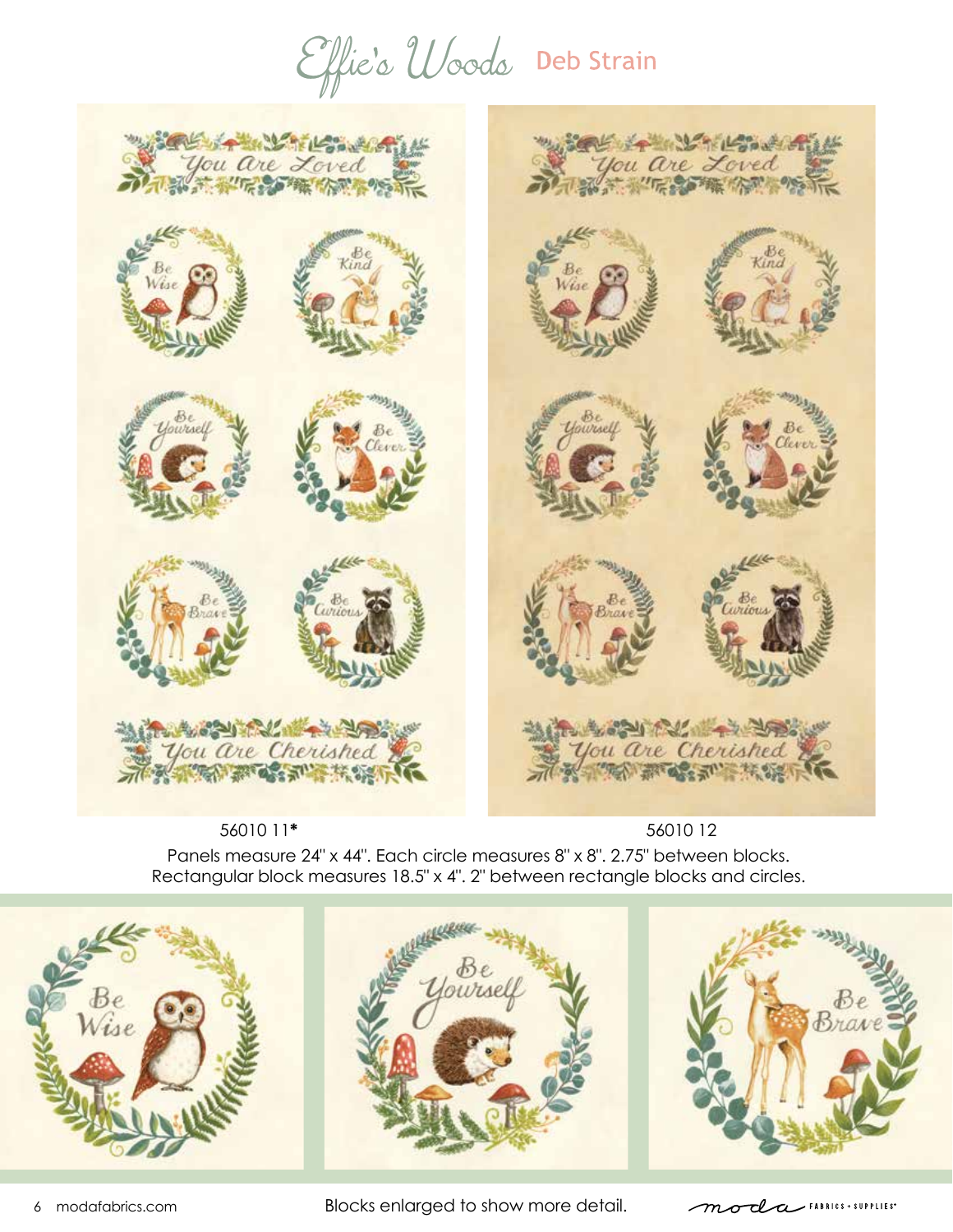Effie's Woods Deb Strain



56010 13

56010 14

Panels measure 24" x 44". Each circle measures 8" x 8". 2.75" between blocks. Rectangular block measures 18.5" x 4". 2" between rectangle blocks and circles.





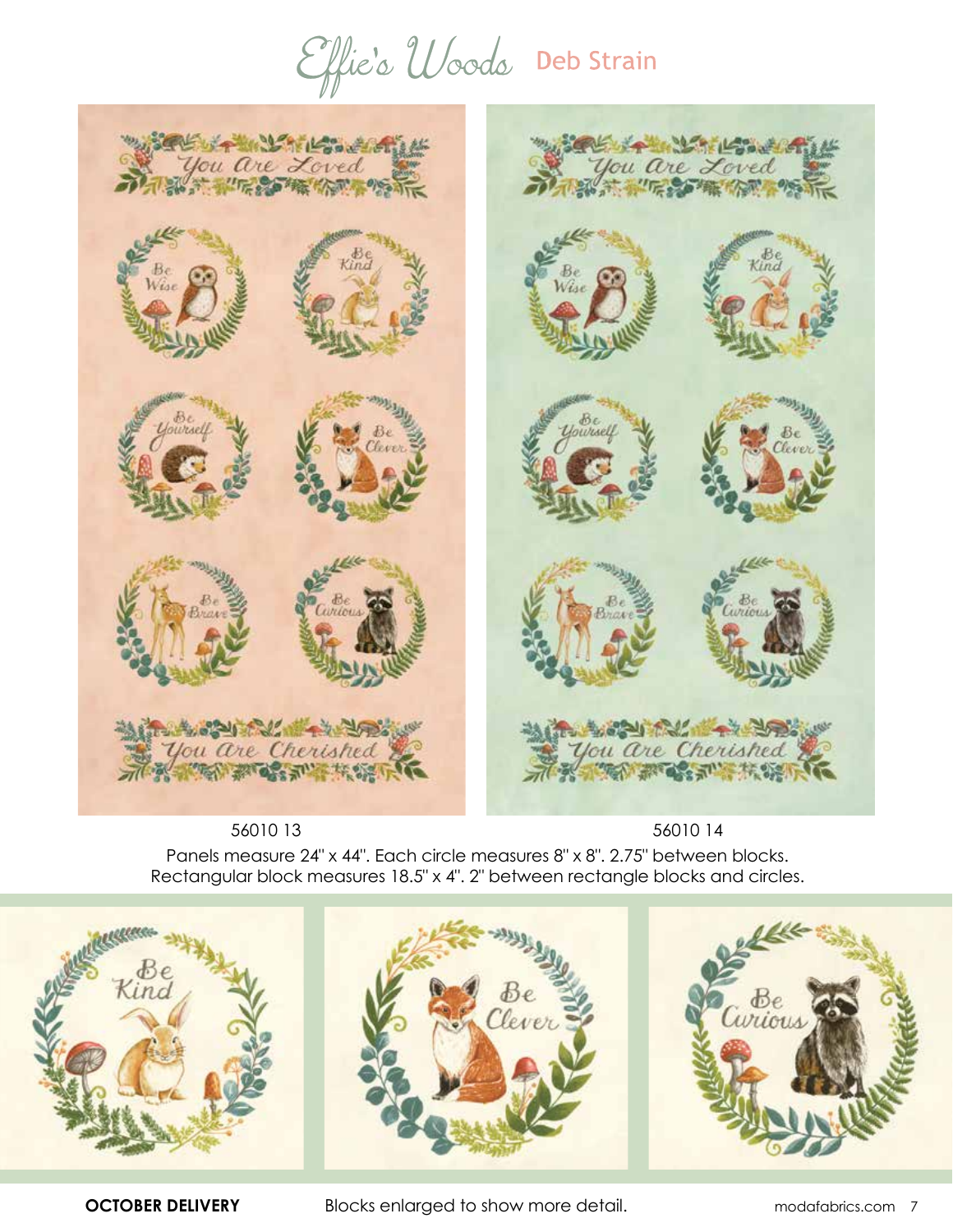Effic'o Woods Deb Strain



mode university october DELIVERY